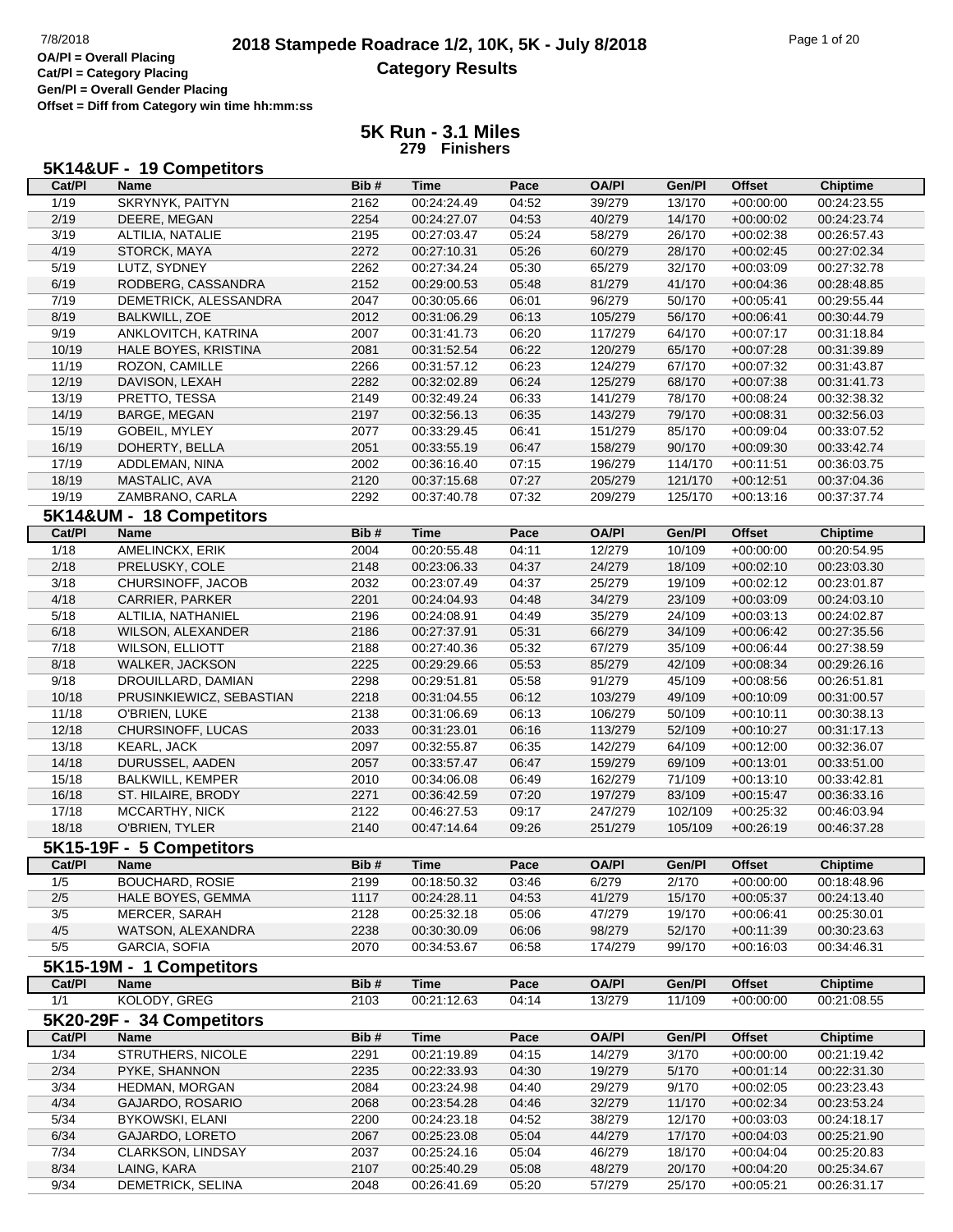# **2018 Stampede Roadrace 1/2, 10K, 5K - July 8/2018** 7/8/2018 Page 2 of 20 **Category Results**

**Cat/Pl = Category Placing Gen/Pl = Overall Gender Placing Offset = Diff from Category win time hh:mm:ss**

| 5K20-29F - 34 Competitors |
|---------------------------|
|---------------------------|

| Cat/PI | Name                      | Bib# | <b>Time</b>                | Pace  | <b>OA/PI</b> | Gen/Pl  | <b>Offset</b>              | <b>Chiptime</b>            |
|--------|---------------------------|------|----------------------------|-------|--------------|---------|----------------------------|----------------------------|
| 10/34  | DOYLE, JESSICA            | 2055 | 00:28:43.21                | 05:44 | 78/279       | 39/170  | $+00:07:23$                | 00:28:39.10                |
| 11/34  | WONG, KAITLYN             | 2230 | 00:29:06.04                | 05:49 | 82/279       | 42/170  | $+00:07:46$                | 00:28:58.47                |
| 12/34  | REISER, MEGHAN            | 2150 | 00:29:27.06                | 05:53 | 84/279       | 43/170  | $+00:08:07$                | 00:29:10.47                |
| 13/34  | LAMB, TAYLOR              | 2278 | 00:29:45.65                | 05:57 | 89/279       | 46/170  | $+00:08:25$                | 00:29:43.89                |
| 14/34  | MCNEILL, ANNA             | 2126 | 00:29:59.34                | 05:59 | 94/279       | 49/170  | $+00:08:39$                | 00:29:55.85                |
| 15/34  | FINK, DANIELLE            | 2257 | 00:32:13.29                | 06:26 | 129/279      | 71/170  | $+00:10:53$                | 00:32:08.28                |
| 16/34  | DERBY, LEIGH              | 2049 | 00:34:08.70                | 06:49 | 165/279      | 93/170  | $+00:12:48$                | 00:33:58.27                |
| 17/34  | LEITNER, HEATHER          | 2111 | 00:34:55.85                | 06:59 | 177/279      | 101/170 | $+00:13:35$                | 00:34:55.24                |
| 18/34  | <b>ENGLER, JILLIAN</b>    | 2058 | 00:34:55.85                | 06:59 | 178/279      | 102/170 | $+00:13:35$                | 00:34:55.46                |
| 19/34  | LOUIE, LEANNE             | 2283 | 00:34:59.34                | 06:59 | 179/279      | 103/170 | $+00:13:39$                | 00:34:20.10                |
| 20/34  | MCCALDER, JANINE          | 2299 | 00:35:10.35                | 07:02 | 182/279      | 105/170 | $+00:13:50$                | 00:34:49.42                |
| 21/34  | <b>MUIR, KRISTEN</b>      | 2134 | 00:36:48.30                | 07:21 | 200/279      | 116/170 | $+00:15:28$                | 00:36:28.04                |
| 22/34  | DIRK, ALEXANDRA           | 2050 | 00:37:13.31                | 07:26 | 203/279      | 119/170 | $+00:15:53$                | 00:37:08.80                |
| 23/34  | LACK, ALEXANDRA           | 2246 | 00:39:26.89                | 07:53 | 217/279      | 131/170 | $+00:18:07$                | 00:39:18.30                |
| 24/34  | <b>HEWITT, KIRSTEN</b>    | 2087 | 00:40:05.63                | 08:01 | 218/279      | 132/170 | $+00:18:45$                | 00:39:46.62                |
| 25/34  | NORTHEY, RACHEL           | 2215 | 00:41:20.11                | 08:16 | 224/279      | 135/170 | $+00:20:00$                | 00:41:10.00                |
| 26/34  | SARTOR, RACHEL            | 2220 | 00:41:29.74                | 08:17 | 226/279      | 136/170 | $+00:20:09$                | 00:33:00.74                |
| 27/34  | WEBER, AMARA              | 2249 | 00:42:27.16                | 08:29 | 230/279      | 138/170 | $+00:21:07$                | 00:42:01.95                |
| 28/34  | COTE, KINLEY              | 2250 | 00:42:34.54                | 08:30 | 232/279      | 140/170 | $+00:21:14$                | 00:42:09.02                |
| 29/34  | JOHN, SYDNEY              | 2094 | 00:48:33.30                | 09:42 | 254/279      | 148/170 | $+00:27:13$                | 00:48:08.87                |
|        |                           | 2209 |                            |       |              | 149/170 | $+00:27:13$                |                            |
| 30/34  | JOHN, BRYNNE              |      | 00:48:33.38                | 09:42 | 255/279      | 150/170 |                            | 00:48:08.06                |
| 31/34  | <b>FRANKLIN, KATIE</b>    | 2066 | 00:48:48.80                | 09:45 | 256/279      |         | $+00:27:28$                | 00:48:24.15                |
| 32/34  | MCCOMB, CHELSEA           | 2213 | 00:51:41.88                | 10:20 | 266/279      | 158/170 | $+00:30:21$                | 00:51:18.22                |
| 33/34  | MCCOMB, KAYLEY            | 2214 | 00:51:42.26                | 10:20 | 267/279      | 159/170 | $+00:30:22$                | 00:51:18.87                |
| 34/34  | VAN RYN, BROOKLYNN        | 2176 | 00:59:51.97                | 11:58 | 279/279      | 170/170 | $+00.38.32$                | 00:59:51.97                |
|        | 5K20-29M - 17 Competitors |      |                            |       |              |         |                            |                            |
| Cat/PI | Name                      | Bib# | <b>Time</b>                | Pace  | <b>OA/PI</b> | Gen/Pl  | <b>Offset</b>              | <b>Chiptime</b>            |
| 1/17   | GALEA, MATT               | 2240 | 00:17:30.13                | 03:30 | 2/279        | 2/109   | $+00:00:00$                | 00:17:29.77                |
| 2/17   | GAJARDO, MARTIN           | 2203 | 00:18:00.07                | 03:36 | 3/279        | 3/109   | $+00:00:29$                | 00:17:58.95                |
| 3/17   | <b>CORRIGAN, KIERAN</b>   | 2044 | 00:19:07.02                | 03:49 | 7/279        | 5/109   | $+00:01:36$                | 00:19:04.50                |
| 4/17   | CLARKE, MALCOLM           | 2035 | 00:20:55.35                | 04:11 | 11/279       | 9/109   | $+00:03:25$                | 00:20:54.00                |
| 5/17   | LAWRENCE, ANDREW          | 2261 | 00:23:10.13                | 04:38 | 27/279       | 20/109  | $+00:05:40$                | 00:23:02.70                |
| 6/17   | DRUMMOND, GRAEME          | 2256 | 00:23:49.18                | 04:45 | 31/279       | 21/109  | $+00:06:19$                | 00:23:40.84                |
| 7/17   | TEMPEL, NICK              | 2171 | 00:24:22.39                | 04:52 | 37/279       | 26/109  | $+00:06:52$                | 00:24:18.47                |
| 8/17   | HOFFMAN, ALEX             | 2089 | 00:27:25.49                | 05:29 | 63/279       | 33/109  | $+00:09:55$                | 00:27:20.38                |
| 9/17   | SMITH, JAMES              | 2164 | 00:29:36.76                | 05:55 | 87/279       | 43/109  | $+00:12:06$                | 00:29:18.32                |
| 10/17  | GOCAL, JOE                | 2078 | 00:30:40.51                | 06:08 | 100/279      | 47/109  | $+00:13:10$                | 00:30:22.78                |
| 11/17  | AZUAJE, FREDDY            | 2008 | 00:31:54.93                | 06:22 | 122/279      | 57/109  | $+00:14:24$                | 00:31:44.59                |
| 12/17  | WAITE, KIEFER             | 2181 | 00:34:08.76                | 06:49 | 166/279      | 73/109  | $+00:16:38$                | 00:33:58.33                |
| 13/17  | SALVADOR, WINE            | 2219 | 00:35:35.93                | 07:07 | 187/279      | 79/109  | $+00:18:05$                | 00:34:59.15                |
| 14/17  | STEELE, CALEB             | 2221 | 00:41:29.55                | 08:17 | 225/279      | 90/109  | $+00:23:59$                | 00:33:00.55                |
| 15/17  | FRANKLIN, JOHN            | 2065 | 00:41:51.94                | 08:22 | 228/279      | 91/109  | $+00:24:21$                | 00:41:27.76                |
| 16/17  | LIM, IVAN                 | 2305 | 00:41:53.63                | 08:22 | 229/279      | 92/109  | $+00:24:23$                | 00:41:53.63                |
| 17/17  | LIANG, BRIAN              | 2112 | 00:59:49.69                | 11:57 | 278/279      | 109/109 | $+00:42:19$                | 00:59:18.36                |
|        | 5K30-39F - 41 Competitors |      |                            |       |              |         |                            |                            |
| Cat/PI | Name                      | Bib# | <b>Time</b>                | Pace  | <b>OA/PI</b> | Gen/PI  | <b>Offset</b>              | <b>Chiptime</b>            |
| 1/41   | SCANGA, TANYA             | 2156 | 00:22:23.39                | 04:28 | 18/279       | 4/170   | $+00:00:00$                | 00:22:21.15                |
| 2/41   | FOURNIER, SARAH           | 2296 |                            | 04:34 | 21/279       | 6/170   | $+00:00:28$                |                            |
| 3/41   | WARD, KRISTY              | 2226 | 00:22:52.22<br>00:23:49.11 | 04:45 | 30/279       | 10/170  |                            | 00:22:51.75<br>00:23:46.68 |
| 4/41   | MORIANOS, KATHERINE       | 2133 | 00:24:41.87                | 04:56 | 42/279       | 16/170  | $+00:01:25$<br>$+00:02:18$ | 00:24:14.48                |
|        |                           |      |                            |       |              |         |                            |                            |
| 5/41   | <b>WALKER, TENNILLE</b>   | 2183 | 00:25:52.17                | 05:10 | 50/279       | 22/170  | $+00:03:28$                | 00:25:47.50                |
| 6/41   | MCLEOD, PAIGE             | 2124 | 00:26:08.81                | 05:13 | 51/279       | 23/170  | $+00:03:45$                | 00:26:04.20                |
| 7/41   | MORGAN, DAYNA             | 2274 | 00:27:21.27                | 05:28 | 62/279       | 30/170  | $+00:04:57$                | 00:27:15.64                |
| 8/41   | WITHELL, JOCELYN          | 2229 | 00:27:47.79                | 05:33 | 69/279       | 33/170  | $+00:05:24$                | 00:27:41.02                |
| 9/41   | ALTERTHUM, MELISSA        | 2003 | 00:28:31.72                | 05:42 | 75/279       | 36/170  | $+00:06:08$                | 00:28:22.39                |
| 10/41  | <b>FLACK, ROBERTA</b>     | 2060 | 00:28:31.86                | 05:42 | 76/279       | 37/170  | $+00:06:08$                | 00:28:22.63                |
| 11/41  | <b>BLOCHA, LESLEY</b>     | 2024 | 00:28:59.88                | 05:47 | 80/279       | 40/170  | $+00:06:36$                | 00:28:49.55                |
| 12/41  | KOYATA, MELODY            | 2104 | 00:29:35.81                | 05:55 | 86/279       | 44/170  | $+00:07:12$                | 00:29:31.12                |
| 13/41  | CLARKE, JOANNA            | 2245 | 00:30:17.58                | 06:03 | 97/279       | 51/170  | $+00:07:54$                | 00:30:16.23                |
| 14/41  | SHOULTS, YVONNE           | 2237 | 00:31:13.21                | 06:14 | 107/279      | 57/170  | $+00:08:49$                | 00:31:02.12                |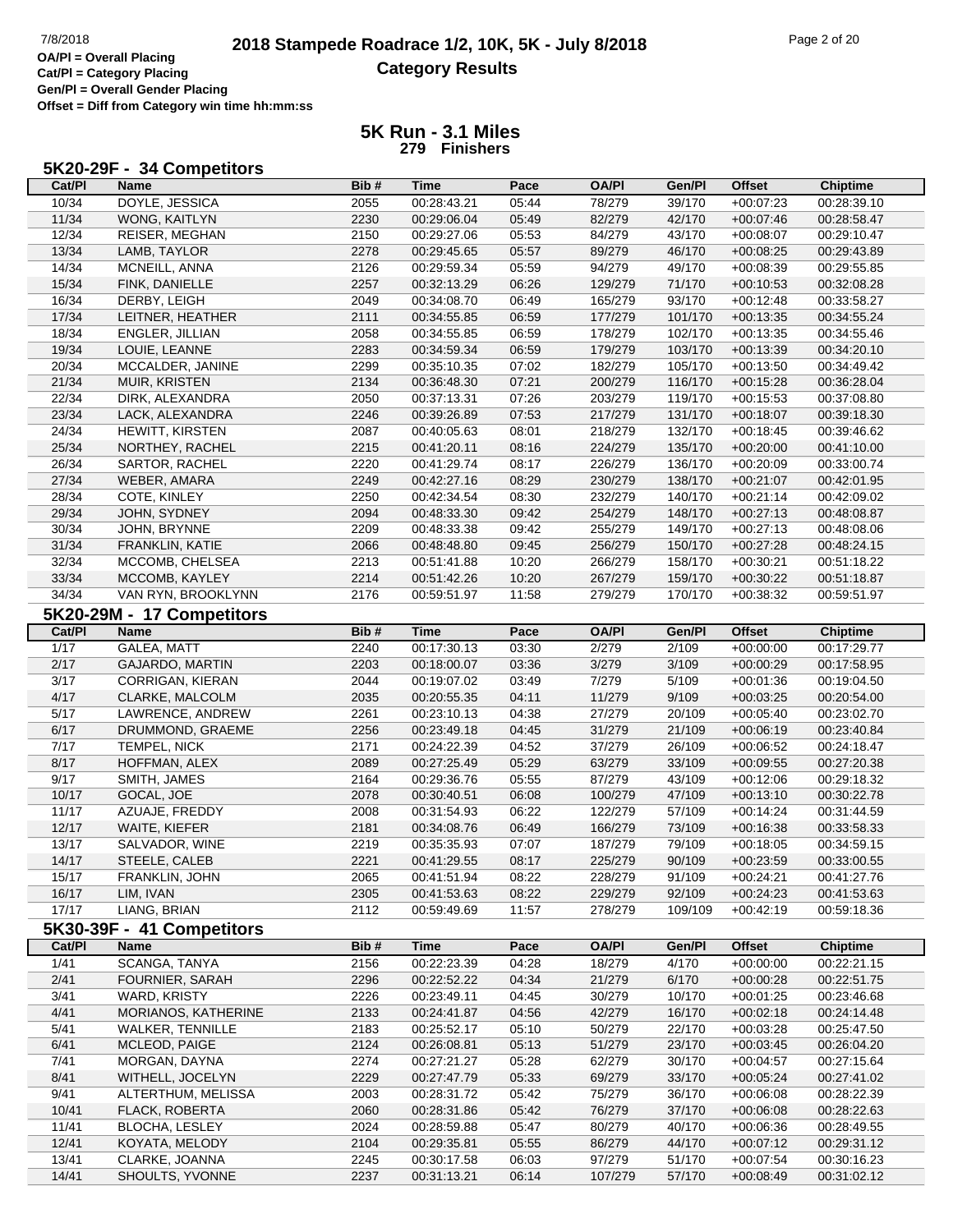**Cat/Pl = Category Placing Gen/Pl = Overall Gender Placing Offset = Diff from Category win time hh:mm:ss**

### **5K Run - 3.1 Miles 279 Finishers**

#### **5K30-39F - 41 Competitors**

| Cat/PI            | Name                      | Bib# | <b>Time</b> | Pace  | <b>OA/PI</b> | Gen/Pl  | <b>Offset</b> | <b>Chiptime</b> |
|-------------------|---------------------------|------|-------------|-------|--------------|---------|---------------|-----------------|
| 15/41             | <b>WILTSE, KIM</b>        | 2190 | 00:31:20.02 | 06:16 | 111/279      | 60/170  | $+00:08:56$   | 00:31:07.45     |
| 16/41             | MANEJWALA, MALIHA         | 2263 | 00:31:27.19 | 06:17 | 114/279      | 62/170  | $+00:09:03$   | 00:31:23.34     |
| 17/41             | BEUTEL, LINDSAY           | 2019 | 00:32:39.16 | 06:31 | 139/279      | 77/170  | $+00:10:15$   | 00:32:39.16     |
| 18/41             | SMITH, TERESA             | 2280 | 00:33:17.95 | 06:39 | 146/279      | 82/170  | $+00:10:54$   | 00:32:44.05     |
| 19/41             | WARREN, ZUZIE             | 2185 | 00:33:44.11 | 06:44 | 157/279      | 89/170  | $+00:11:20$   | 00:33:32.36     |
| 20/41             | LIM, RACHEL               | 2304 | 00:34:01.21 | 06:48 | 161/279      | 91/170  | $+00:11:37$   | 00:33:39.86     |
| 21/41             | GARTLY, KATREENA          | 2072 | 00:34:16.62 | 06:51 | 168/279      | 94/170  | $+00:11:53$   | 00:33:46.18     |
| 22/41             | MURPHY, NICOLE            | 2135 | 00:34:24.16 | 06:52 | 169/279      | 95/170  | $+00:12:00$   | 00:34:09.15     |
| 23/41             |                           | 2170 |             |       |              | 98/170  |               |                 |
|                   | TEIXEIRA, ERICA           |      | 00:34:44.53 | 06:56 | 173/279      |         | $+00:12:21$   | 00:34:34.96     |
| 24/41             | SOPPIT, JACQUI            | 2165 | 00:34:55.27 | 06:59 | 176/279      | 100/170 | $+00:12:31$   | 00:34:21.27     |
| 25/41             | PHIPPEN, KARLY            | 2147 | 00:35:45.79 | 07:09 | 191/279      | 110/170 | $+00:13:22$   | 00:35:40.50     |
| 26/41             | KUBE, SARAH               | 2286 | 00:36:06.84 | 07:13 | 194/279      | 113/170 | $+00:13:43$   | 00:36:00.38     |
| 27/41             | VENO, DESIRAE             | 2273 | 00:36:45.87 | 07:21 | 199/279      | 115/170 | $+00:14:22$   | 00:36:35.76     |
| 28/41             | GOERLITZ, TARA-LEE        | 2205 | 00:36:59.32 | 07:23 | 201/279      | 117/170 | $+00:14:35$   | 00:36:29.22     |
| 29/41             | SHEPHERD, JANICE          | 2160 | 00:36:59.40 | 07:23 | 202/279      | 118/170 | $+00:14:36$   | 00:36:29.46     |
| 30/41             | ZHENG, RENEE              | 2239 | 00:38:01.14 | 07:36 | 212/279      | 127/170 | $+00:15:37$   | 00:37:47.29     |
| 31/41             | KATAFONI, MAGDALENA       | 2211 | 00:38:30.47 | 07:42 | 214/279      | 128/170 | $+00:16:07$   | 00:38:22.79     |
| 32/41             | CHAFFEY, TERRI            | 2031 | 00:39:07.35 | 07:49 | 215/279      | 129/170 | $+00:16:43$   | 00:38:49.24     |
| 33/41             | DE MORAES, JULIANA        | 2045 | 00:39:14.74 | 07:50 | 216/279      | 130/170 | $+00:16:51$   | 00:39:05.17     |
| 34/41             | GHELFI, NICOLE            | 2074 | 00:40:24.04 | 08:04 | 220/279      | 133/170 | $+00:18:00$   | 00:39:52.89     |
| 35/41             | GILL, RUPINDER            | 2076 | 00:44:31.92 | 08:54 | 235/279      | 141/170 | $+00:22:08$   | 00:44:22.21     |
| 36/41             | GILL, JASPRIT             | 2075 | 00:44:33.60 | 08:54 | 236/279      | 142/170 | $+00:22:10$   | 00:44:23.88     |
| 37/41             | COLE, APRIL               | 2040 | 00:47:46.46 | 09:33 | 253/279      | 147/170 | $+00:25:23$   | 00:47:26.43     |
| 38/41             | LAU, HILDA                | 2108 | 00:49:29.54 | 09:53 | 259/279      | 153/170 | $+00:27:06$   | 00:48:59.18     |
| 39/41             | FONTALVO, PAOLA MERECEDES | 2063 | 00:49:46.03 | 09:57 | 262/279      | 154/170 | $+00:27:22$   | 00:49:17.37     |
|                   |                           |      | 00:51:46.91 |       |              |         | $+00:29:23$   |                 |
| 40/41             | SARSFIELD, ANGELA         | 2154 |             | 10:21 | 269/279      | 161/170 |               | 00:51:28.80     |
| 41/41             | JEFFERIES, AMANDA         | 2276 | 00:58:33.93 | 11:42 | 276/279      | 168/170 | $+00:36:10$   | 00:58:13.46     |
|                   | 5K30-39M - 19 Competitors |      |             |       |              |         |               |                 |
| Cat/PI            | <b>Name</b>               | Bib# | <b>Time</b> | Pace  | <b>OA/PI</b> | Gen/Pl  | <b>Offset</b> | <b>Chiptime</b> |
| 1/19              | ONSARE, BENARD            | 2301 | 00:16:02.16 | 03:12 | 1/279        | 1/109   | $+00:00:00$   | 00:16:02.15     |
| 2/19              | MCAULIFFE, MICHAEL        | 2264 | 00:18:43.65 | 03:44 | 5/279        | 4/109   | $+00:02:41$   | 00:18:42.51     |
| 3/19              | SCHOMMER, CLARK           | 2269 | 00:20:25.13 | 04:05 | 9/279        | 7/109   | $+00:04:22$   | 00:20:23.00     |
| 4/19              | DEFRAINE, DEVIN           | 2046 | 00:20:46.83 | 04:09 | 10/279       | 8/109   | $+00:04:44$   | 00:20:44.31     |
| 5/19              | SUFFIELD, BEN             | 2289 | 00:21:30.91 | 04:18 | 15/279       | 12/109  | $+00:05:28$   | 00:21:28.61     |
| 6/19              | MCLEOD, SCOTT             | 2125 | 00:24:02.31 | 04:48 | 33/279       | 22/109  | $+00:08:00$   | 00:24:02.31     |
| 7/19              | HOY, DAVID                | 2091 | 00:25:18.41 | 05:03 | 43/279       | 27/109  | $+00:09:16$   | 00:25:13.92     |
| 8/19              | STUBBS, MICHAEL           | 2169 | 00:26:29.69 | 05:17 | 54/279       | 30/109  | $+00:10:27$   | 00:26:21.46     |
| 9/19              | GARTLY, KARL              | 2071 | 00:28:59.82 | 05:47 | 79/279       | 40/109  | $+00:12:57$   | 00:28:30.16     |
| 10/19             | MEHILLAJ, MARJAN          | 2127 | 00:32:27.52 | 06:29 | 131/279      | 60/109  | $+00:16:25$   | 00:32:08.50     |
| 11/19             | JOHNSTON, COLIN           | 2095 | 00:32:27.98 | 06:29 | 132/279      | 61/109  | $+00:16:25$   | 00:32:07.65     |
| 12/19             |                           | 2005 | 00:32:41.92 |       |              | 63/109  |               | 00:32:21.65     |
|                   | ANDRIJANCIC, JEREMY       |      |             | 06:32 | 140/279      |         | $+00:16:39$   |                 |
| 13/19             | <b>WARREN, SCOTT</b>      | 2184 | 00:33:44.01 | 06:44 | 156/279      | 68/109  | $+00:17:41$   | 00:33:32.06     |
| 14/19             | DOHERTY, BEN              | 2247 | 00:33:59.95 | 06:47 | 160/279      | 70/109  | $+00:17:57$   | 00:33:47.21     |
| 15/19             | ROACH, CHRIS              | 2151 | 00:34:11.77 | 06:50 | 167/279      | 74/109  | $+00:18:09$   | 00:33:40.16     |
| 16/19             | GOFF, BUD                 | 2079 | 00:37:44.22 | 07:32 | 210/279      | 85/109  | $+00:21:42$   | 00:37:23.90     |
| 17/19             | GHELFI, MURILO            | 2073 | 00:40:25.35 | 08:05 | 221/279      | 88/109  | $+00:24:23$   | 00:39:53.66     |
| 18/19             | NGUYEN-LUU, QUANG-MINH    | 2137 | 00:47:01.48 | 09:24 | 250/279      | 104/109 | $+00:30:59$   | 00:46:50.07     |
| 19/19             | LAU, STEVE                | 2109 | 00:49:30.30 | 09:54 | 260/279      | 107/109 | $+00:33:28$   | 00:49:00.20     |
|                   | 5K40-49F - 42 Competitors |      |             |       |              |         |               |                 |
| Cat/PI            | Name                      | Bib# | <b>Time</b> | Pace  | <b>OA/PI</b> | Gen/Pl  | <b>Offset</b> | <b>Chiptime</b> |
| $\frac{1}{42}$    | <b>BOYLE, SHARI</b>       | 2252 | 00:18:17.95 | 03:39 | 4/279        | 1/170   | $+00:00:00$   | 00:18:17.66     |
| 2/42              | DREWE, MELINDA            | 2202 | 00:23:09.31 | 04:37 | 26/279       | 7/170   | $+00:04:51$   | 00:23:05.77     |
|                   |                           |      |             |       |              |         |               |                 |
| 3/42              | <b>WILSON, ANDREE</b>     | 2187 | 00:23:13.13 | 04:38 | 28/279       | 8/170   | $+00:04:55$   | 00:23:11.67     |
| 4/42              | VERHELST, TWYLA           | 2177 | 00:25:51.81 | 05:10 | 49/279       | 21/170  | $+00:07:33$   | 00:25:40.88     |
| $\overline{5/42}$ | HUGHES, JENNIFER          | 2258 | 00:27:11.87 | 05:26 | 61/279       | 29/170  | $+00:08:53$   | 00:27:11.87     |
| 6/42              | MCLEOD, DONNA             | 2123 | 00:27:33.21 | 05:30 | 64/279       | 31/170  | $+00:09:15$   | 00:27:29.54     |
| 7/42              | RIGBY, LEEANNE            | 2285 | 00:28:29.25 | 05:41 | 74/279       | 35/170  | $+00:10:11$   | 00:28:23.37     |
| 8/42              | DIBSKI, PATTI             | 2279 | 00:28:33.14 | 05:42 | 77/279       | 38/170  | $+00:10:15$   | 00:28:21.83     |

9/42 FLOYD, SABINA 2062 00:29:41.69 05:56 88/279 45/170 +00:11:23 00:29:31.17 10/42 DEBERT, CHANTEL 2303 00:29:56.81 05:59 92/279 47/170 +00:11:38 00:29:35.96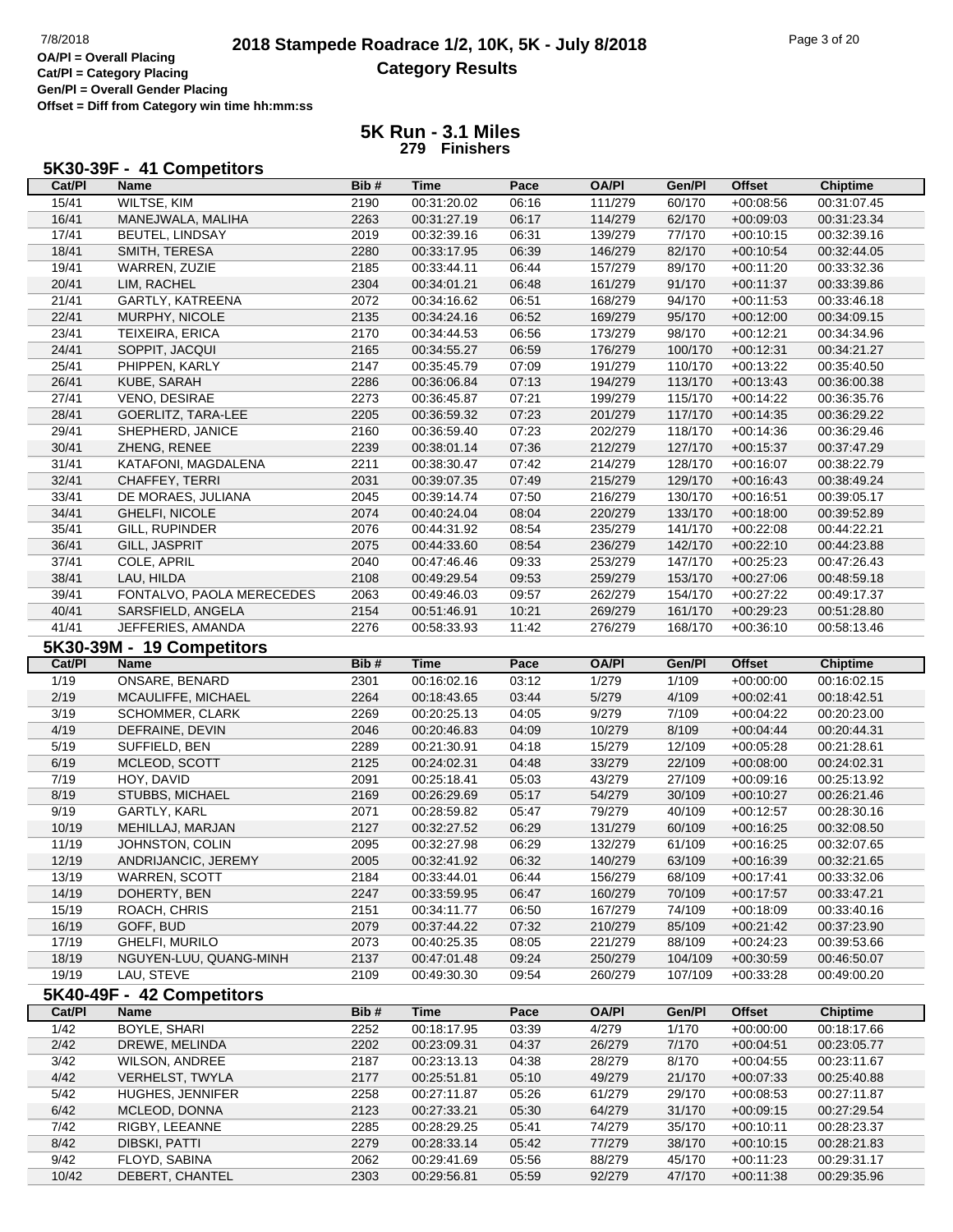# **2018 Stampede Roadrace 1/2, 10K, 5K - July 8/2018** Page 4 of 20<br> **DAPI** = Overall Placing **2018 Stampede Roadrace 1/2, 10K, 5K - July 8/2018 Category Results**

**Cat/Pl = Category Placing Gen/Pl = Overall Gender Placing Offset = Diff from Category win time hh:mm:ss**

| Cat/PI | Name                      | Bib# | Time        | Pace  | <b>OA/PI</b> | Gen/Pl  | <b>Offset</b> | <b>Chiptime</b> |
|--------|---------------------------|------|-------------|-------|--------------|---------|---------------|-----------------|
| 11/42  | DROUILLARD, KIM           | 2297 | 00:29:57.25 | 05:59 | 93/279       | 48/170  | $+00:11:39$   | 00:26:57.25     |
| 12/42  | WALKER, BRANDIE           | 2224 | 00:30:35.56 | 06:07 | 99/279       | 53/170  | $+00:12:17$   | 00:30:31.64     |
| 13/42  | BALKWILL, PAMELA          | 2011 | 00:31:03.43 | 06:12 | 101/279      | 54/170  | $+00:12:45$   | 00:30:42.67     |
| 14/42  | ALTILIA, ARLYN            | 2194 | 00:31:05.59 | 06:13 | 104/279      | 55/170  | $+00:12:47$   | 00:30:59.61     |
| 15/42  | COONEY, CLAIRE            | 2233 | 00:31:18.61 | 06:15 | 110/279      | 59/170  | $+00:13:00$   | 00:31:08.98     |
| 16/42  | BRAUNBERGER, DANA         | 2025 | 00:31:22.89 | 06:16 | 112/279      | 61/170  | $+00:13:04$   | 00:31:17.46     |
| 17/42  | <b>BIRD, ALLISON</b>      | 2198 | 00:31:27.65 | 06:17 | 115/279      | 63/170  | $+00:13:09$   | 00:31:00.54     |
| 18/42  | SKRYNYK, BOBBI            | 2161 | 00:32:07.43 | 06:25 | 128/279      | 70/170  | $+00:13:49$   | 00:32:02.82     |
| 19/42  | DOLAN, MICHELLE           | 2052 | 00:32:36.25 | 06:31 | 135/279      | 74/170  | $+00:14:18$   | 00:32:08.77     |
| 20/42  | BATTISTESSA, BRIGIDA      | 2015 | 00:32:36.25 | 06:31 | 136/279      | 75/170  | $+00:14:18$   | 00:32:10.06     |
| 21/42  | ROZON, CORINNE            | 2267 | 00:32:38.14 | 06:31 | 137/279      | 76/170  | $+00:14:20$   | 00:32:25.02     |
| 22/42  | KEARL, CAROL              | 2096 | 00:33:08.09 | 06:37 | 144/279      | 80/170  | $+00:14:50$   | 00:32:47.92     |
| 23/42  | TUCCARO, AMANDA           | 2173 | 00:33:14.25 | 06:38 | 145/279      | 81/170  | $+00:14:56$   | 00:33:08.74     |
| 24/42  | D'AGOSTINI, PATRICIA      | 2234 | 00:33:28.39 | 06:41 | 150/279      | 84/170  | $+00:15:10$   | 00:33:21.82     |
| 25/42  | <b>TWOMEY, MAIREAD</b>    | 2293 | 00:34:07.57 | 06:49 | 164/279      | 92/170  | $+00:15:49$   | 00:33:52.40     |
| 26/42  | MACKAN, KRISTINA          | 2115 | 00:34:24.30 | 06:52 | 170/279      | 96/170  | $+00:16:06$   | 00:34:09.23     |
| 27/42  | <b>VIRGINILLO, TAMMY</b>  | 2178 | 00:35:02.25 | 07:00 | 180/279      | 104/170 | $+00:16:44$   | 00:34:35.64     |
| 28/42  | PERRAULT, KELLY-ANNE      | 2241 | 00:35:14.74 | 07:02 | 183/279      | 106/170 | $+00:16:56$   | 00:34:49.02     |
| 29/42  | <b>MARTIN, ELSA</b>       | 2118 | 00:35:15.33 | 07:03 | 184/279      | 107/170 | $+00:16:57$   | 00:35:05.32     |
| 30/42  | MACKIE, KAREN             | 2116 | 00:35:28.71 | 07:05 | 185/279      | 108/170 | $+00:17:10$   | 00:35:02.67     |
| 31/42  | ANGGRANI, SARI            | 2251 | 00:36:04.79 | 07:12 | 193/279      | 112/170 | $+00:17:46$   | 00:36:04.12     |
| 32/42  | MASTALIC, ANNABELLE       | 2119 | 00:37:15.35 | 07:27 | 204/279      | 120/170 | $+00:18:57$   | 00:37:03.60     |
| 33/42  | O'BRIEN, VICKI            | 2141 | 00:37:17.75 | 07:27 | 206/279      | 122/170 | $+00:18:59$   | 00:36:48.25     |
| 34/42  | WILTSE, MARIANNE          | 2191 | 00:37:19.85 | 07:27 | 207/279      | 123/170 | $+00:19:01$   | 00:37:07.27     |
| 35/42  | CARD, CHRISTINE           | 2244 | 00:37:34.91 | 07:30 | 208/279      | 124/170 | $+00:19:16$   | 00:37:18.95     |
| 36/42  | TALDORF, KRISTA           | 2222 | 00:40:29.33 | 08:05 | 222/279      | 134/170 | $+00:22:11$   | 00:40:20.00     |
| 37/42  | CLANCY, DAWN              | 2248 | 00:42:34.43 | 08:30 | 231/279      | 139/170 | $+00:24:16$   | 00:42:08.99     |
| 38/42  | SCHATZ, ANGELA            | 2157 | 00:46:15.82 | 09:15 | 246/279      | 145/170 | $+00:27:57$   | 00:45:47.52     |
| 39/42  | <b>GRAVES, TRACY</b>      | 2080 | 00:49:56.80 | 09:59 | 264/279      | 156/170 | $+00:31:38$   | 00:49:37.83     |
| 40/42  | KORNER, SHERRY            | 2212 | 00:51:41.70 | 10:20 | 265/279      | 157/170 | $+00:33:23$   | 00:51:18.11     |
| 41/42  | CORBETT, ERIN             | 2041 | 00:53:40.84 | 10:44 | 272/279      | 164/170 | $+00:35:22$   | 00:53:07.74     |
| 42/42  | MEIL, JENNIFER            | 2287 | 00:55:36.64 | 11:07 | 273/279      | 165/170 | $+00:37:18$   | 00:55:12.28     |
|        | 5K40-49M - 20 Competitors |      |             |       |              |         |               |                 |
| Cat/PI | <b>Name</b>               | Bib# | <b>Time</b> | Pace  | <b>OA/PI</b> | Gen/Pl  | <b>Offset</b> | <b>Chiptime</b> |
| 1/20   | <b>COLEMAN, MARK</b>      | 2253 | 00:20:09.73 | 04:01 | 8/279        | 6/109   | $+00:00:00$   | 00:20:07.97     |
| 2/20   | MERCER, TROY              | 2129 | 00:23:04.53 | 04:36 | 23/279       | 17/109  | $+00:02:54$   | 00:23:03.07     |
| 3/20   | FLOYD, JEFF               | 2061 | 00:26:14.07 | 05:14 | 52/279       | 29/109  | $+00:06:04$   | 00:26:04.05     |
| 4/20   | WILSON, JOSHUA            | 2189 | 00:27:40.61 | 05:32 | 68/279       | 36/109  | $+00:07:30$   | 00:27:37.97     |
| 5/20   | <b>GREEN, CAMERON</b>     | 2294 | 00:27:56.35 | 05:35 | 70/279       | 37/109  | $+00:07:46$   | 00:27:44.77     |
| 6/20   | SENDYK, MIKE              | 2242 | 00:28:03.95 | 05:36 | 71/279       | 38/109  | $+00:07:54$   | 00:27:53.31     |
| 7/20   | PRUSINKIEWICZ, CHRIS      | 2217 | 00:31:04.09 | 06:12 | 102/279      | 48/109  | $+00.10.54$   | 00:31:00.11     |
| 8/20   | ANKLOVITCH, DARRELL       | 2006 | 00:31:43.52 | 06:20 | 118/279      | 54/109  | $+00:11:33$   | 00:31:21.50     |
| 9/20   | KATAFONI, KRZYSZTOF       | 2210 | 00:32:06.86 | 06:25 | 127/279      | 58/109  | +00:11:57     | 00:31:59.13     |
| 10/20  | ROZON, LUC-PASCAL         | 2268 | 00:32:38.72 | 06:31 | 138/279      | 62/109  | $+00.12.28$   | 00:32:25.61     |
| 11/20  | HENDRIKSEN, ANDRE         | 2085 | 00:33:25.23 | 06:41 | 149/279      | 66/109  | $+00:13:15$   | 00:33:15.40     |
| 12/20  | POETSCH, JAN              | 2302 | 00:33:39.89 | 06:43 | 154/279      | 67/109  | $+00:13:30$   | 00:33:13.39     |
| 13/20  | BALKWILL, JAY             | 2009 | 00:34:07.17 | 06:49 | 163/279      | 72/109  | +00:13:57     | 00:33:44.66     |
| 14/20  | <b>GARCIA, HIRAM</b>      | 2069 | 00:34:53.67 | 06:58 | 175/279      | 76/109  | $+00:14:43$   | 00:34:46.51     |
| 15/20  | VANDERVINNE, RANDAL       | 2295 | 00:35:44.22 | 07:08 | 190/279      | 81/109  | $+00:15:34$   | 00:35:02.14     |
| 16/20  | ADDLEMAN, BEN             | 2001 | 00:36:16.23 | 07:15 | 195/279      | 82/109  | $+00:16:06$   | 00:36:04.06     |
| 17/20  | ST. HILAIRE, FRANCOIS     | 2270 | 00:36:43.57 | 07:20 | 198/279      | 84/109  | +00:16:33     | 00:36:33.67     |
| 18/20  | <b>SCRUPA, CHRIS</b>      | 2300 | 00:38:14.16 | 07:38 | 213/279      | 86/109  | $+00:18:04$   | 00:38:05.52     |
| 19/20  | MCCARTHY, MICHAEL         | 2121 | 00:46:29.38 | 09:17 | 248/279      | 103/109 | $+00:26:19$   | 00:46:05.91     |
| 20/20  | O'BRIEN, PETER            | 2139 | 00:47:15.03 | 09:27 | 252/279      | 106/109 | $+00:27:05$   | 00:46:37.60     |
|        | 5K50-59F - 19 Competitors |      |             |       |              |         |               |                 |
| Cat/PI | <b>Name</b>               | Bib# | <b>Time</b> | Pace  | <b>OA/PI</b> | Gen/Pl  | <b>Offset</b> | <b>Chiptime</b> |
| 1/19   | GARDEN, DANA              | 2204 | 00:26:23.98 | 05:16 | 53/279       | 24/170  | $+00:00:00$   | 00:26:18.35     |
| 2/19   | ANDERSON, TRACY           | 2231 | 00:27:08.43 | 05:25 | 59/279       | 27/170  | $+00:00:44$   | 00:26:56.47     |
| 3/19   | SAEGER, SIMONE            | 2153 | 00:28:09.32 | 05:37 | 72/279       | 34/170  | $+00:01:45$   | 00:28:06.23     |
| 4/19   | CHRISTENSEN, SHERRY       | 2281 | 00:32:06.39 | 06:25 | 126/279      | 69/170  | $+00:05:42$   | 00:31:44.55     |
|        |                           |      |             |       |              |         |               |                 |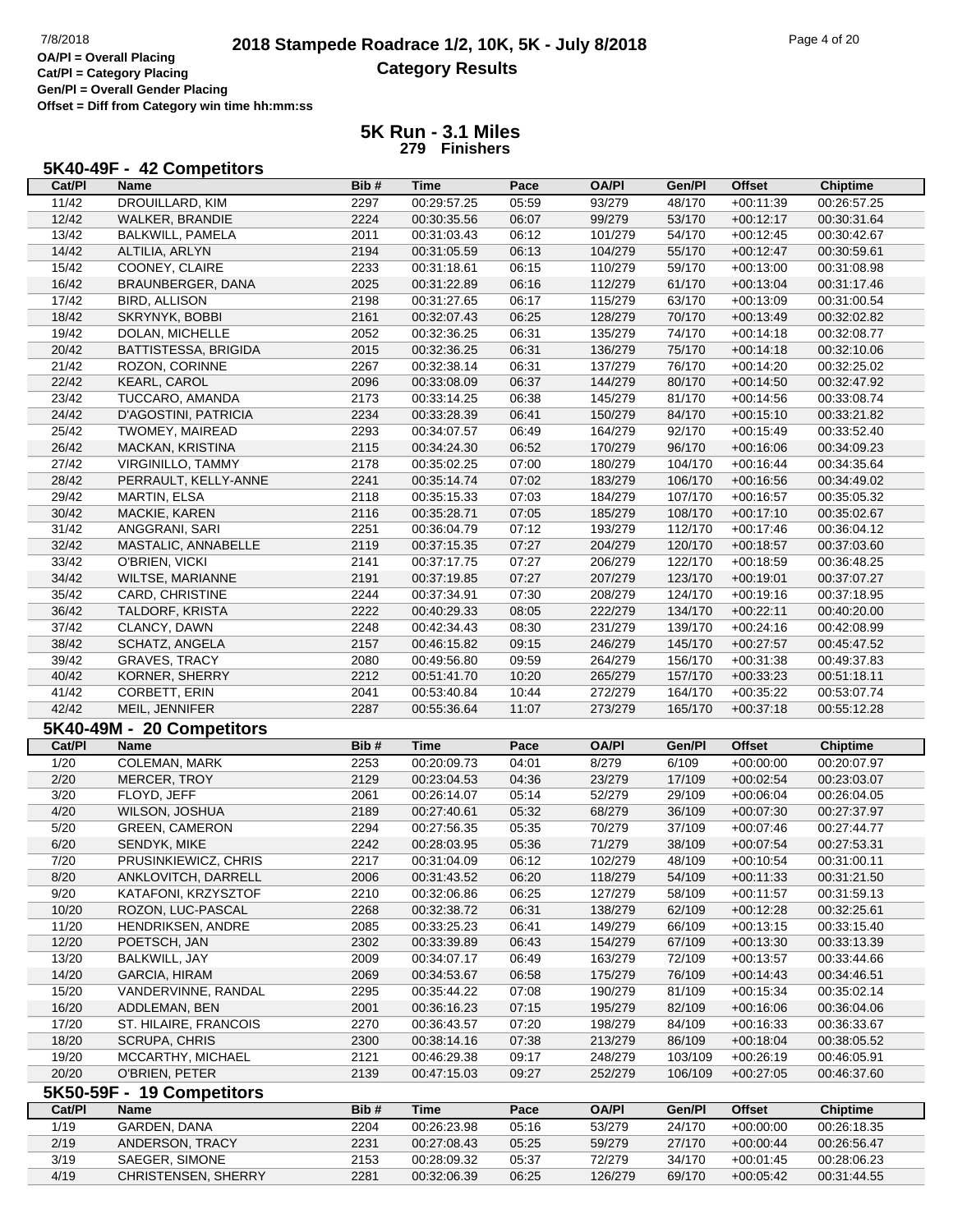# **2018 Stampede Roadrace 1/2, 10K, 5K - July 8/2018** 7/8/2018 Page 5 of 20 **Category Results**

**Cat/Pl = Category Placing Gen/Pl = Overall Gender Placing Offset = Diff from Category win time hh:mm:ss**

| 5K50-59F - 19 Competitors |  |  |
|---------------------------|--|--|
|                           |  |  |

| Cat/PI | Name                      | Bib# | <b>Time</b> | Pace  | <b>OA/PI</b> | Gen/Pl  | <b>Offset</b> | <b>Chiptime</b> |
|--------|---------------------------|------|-------------|-------|--------------|---------|---------------|-----------------|
| 5/19   | DREWE, LINDA              | 2056 | 00:32:29.40 | 06:29 | 133/279      | 72/170  | $+00:06:05$   | 00:32:09.52     |
| 6/19   | KRAMER, SHARON            | 2105 | 00:33:20.91 | 06:40 | 147/279      | 83/170  | $+00:06:56$   | 00:33:16.84     |
| 7/19   | PARTRIDGE, SHARON         | 2146 | 00:33:30.01 | 06:42 | 152/279      | 86/170  | $+00:07:06$   | 00:33:09.91     |
| 8/19   | TALDORF, SYLVIA           | 2223 | 00:33:34.72 | 06:42 | 153/279      | 87/170  | $+00:07:10$   | 00:33:25.76     |
| 9/19   | CODD, ROSITA              | 2039 | 00:33:42.26 | 06:44 | 155/279      | 88/170  | $+00:07:18$   | 00:33:16.49     |
| 10/19  | VALETE, MARLI             | 2243 | 00:34:35.51 | 06:55 | 171/279      | 97/170  | $+00:08:11$   | 00:34:29.63     |
| 11/19  | HALWAS, COLLEEN           | 2206 | 00:35:36.32 | 07:07 | 188/279      | 109/170 | $+00:09:12$   | 00:34:59.86     |
| 12/19  | WALKER, SUZY              | 2182 | 00:35:53.97 | 07:10 | 192/279      | 111/170 | $+00:09:29$   | 00:35:48.64     |
| 13/19  | HALE BOYES, LIZ           | 2082 | 00:37:55.31 | 07:35 | 211/279      | 126/170 | $+00:11:31$   | 00:37:35.56     |
| 14/19  | MOCH, LORI                | 2132 | 00:45:53.40 | 09:10 | 240/279      | 144/170 | $+00:19:29$   | 00:45:48.78     |
| 15/19  | <b>BRISTO, MARCY</b>      | 2026 | 00:48:48.88 | 09:45 | 257/279      | 151/170 | $+00:22:24$   | 00:48:23.56     |
| 16/19  | CASSIDY, MELINDA          | 2029 | 00:48:53.74 | 09:46 | 258/279      | 152/170 | $+00:22:29$   | 00:48:50.78     |
| 17/19  | <b>BLACK, SHIRLEY</b>     | 2021 | 00:51:46.71 | 10:21 | 268/279      | 160/170 | $+00:25:22$   | 00:51:27.41     |
| 18/19  | <b>GREEN, CATHERINE</b>   | 2275 | 00:58:33.68 | 11:42 | 275/279      | 167/170 | $+00:32:09$   | 00:58:12.95     |
| 19/19  | DOUGHERTY, LOUISE         | 2255 | 00:58:34.00 | 11:42 | 277/279      | 169/170 | $+00:32:10$   | 00:58:13.07     |
|        | 5K50-59M - 20 Competitors |      |             |       |              |         |               |                 |
| Cat/PI | <b>Name</b>               | Bib# |             |       | <b>OA/PI</b> |         | <b>Offset</b> | Chiptime        |
|        |                           |      | <b>Time</b> | Pace  |              | Gen/Pl  |               |                 |
| 1/20   | <b>ADAMSON, NEIL</b>      | 2000 | 00:21:31.55 | 04:18 | 16/279       | 13/109  | $+00:00:00$   | 00:21:30.41     |
| 2/20   | CODD, LAURENCE            | 2038 | 00:24:12.89 | 04:50 | 36/279       | 25/109  | $+00:02:41$   | 00:24:11.95     |
| 3/20   | CLARKSON, BOB             | 2036 | 00:25:23.13 | 05:04 | 45/279       | 28/109  | $+00:03:51$   | 00:25:19.80     |
| 4/20   | HOFFMAN, TOM              | 2090 | 00:26:34.04 | 05:18 | 55/279       | 31/109  | $+00:05:02$   | 00:26:28.71     |
| 5/20   | BYKOWSKI, JOHN            | 2232 | 00:26:38.12 | 05:19 | 56/279       | 32/109  | $+00:05:06$   | 00:26:33.07     |
| 6/20   | CHURSINOFF, SEAN          | 2034 | 00:28:19.36 | 05:39 | 73/279       | 39/109  | $+00:06:47$   | 00:28:13.50     |
| 7/20   | LAMB, BRIAN               | 2277 | 00:29:46.63 | 05:57 | 90/279       | 44/109  | $+00:08:15$   | 00:29:44.93     |
| 8/20   | KIRK, GARY                | 2259 | 00:30:04.11 | 06:00 | 95/279       | 46/109  | $+00:08:32$   | 00:29:55.60     |
| 9/20   | KELLY, STEVEN             | 2099 | 00:31:15.08 | 06:15 | 109/279      | 51/109  | $+00:09:43$   | 00:31:07.26     |
| 10/20  | <b>BUSH, JAMES</b>        | 2027 | 00:31:38.69 | 06:19 | 116/279      | 53/109  | $+00:10:07$   | 00:31:31.71     |
| 11/20  | HALE BOYES, KEVIN         | 1118 | 00:31:52.49 | 06:22 | 119/279      | 55/109  | $+00:10:20$   | 00:31:34.37     |
| 12/20  | ROSS, MARK                | 2236 | 00:32:24.95 | 06:28 | 130/279      | 59/109  | $+00:10:53$   | 00:32:17.68     |
| 13/20  | BLASHYN, GARRY            | 2023 | 00:33:25.10 | 06:41 | 148/279      | 65/109  | $+00:11:53$   | 00:33:10.03     |
| 14/20  | <b>WILLIAMS, ROB</b>      | 2227 | 00:34:42.08 | 06:56 | 172/279      | 75/109  | $+00:13:10$   | 00:34:13.78     |
| 15/20  | HALWAS, DAVID             | 2207 | 00:35:37.03 | 07:07 | 189/279      | 80/109  | $+00:14:05$   | 00:34:59.90     |
| 16/20  | CORBETT, TODD             | 2042 | 00:45:54.17 | 09:10 | 241/279      | 97/109  | $+00:24:22$   | 00:45:21.97     |
| 17/20  | SMITH, CAMERON            | 2163 | 00:46:03.68 | 09:12 | 242/279      | 98/109  | $+00:24:32$   | 00:45:30.68     |
| 18/20  | <b>BLACK, RUSS</b>        | 2020 | 00:46:04.66 | 09:12 | 243/279      | 99/109  | $+00:24:33$   | 00:45:45.84     |
| 19/20  | CASSIDY, SEAN             | 2030 | 00:46:08.96 | 09:13 | 244/279      | 100/109 | $+00:24:37$   | 00:46:06.05     |
| 20/20  | HAYNES, ROBERT            | 2083 | 00:49:45.84 | 09:57 | 261/279      | 108/109 | $+00:28:14$   | 00:49:17.35     |
|        | 5K60-69F - 10 Competitors |      |             |       |              |         |               |                 |
| Cat/PI | Name                      | Bib# | <b>Time</b> | Pace  | <b>OA/PI</b> | Gen/Pl  | <b>Offset</b> | <b>Chiptime</b> |
| 1/10   | KELLY, DEBORAH            | 2098 | 00:31:14.65 | 06:14 | 108/279      | 58/170  | $+00:00:00$   | 00:31:06.24     |
| 2/10   | METCALF, LYNN             | 2130 | 00:31:56.27 | 06:23 | 123/279      | 66/170  | $+00:00:41$   | 00:31:50.97     |
| 3/10   | YELLIN, MICHELLE          | 2192 | 00:32:30.32 | 06:30 | 134/279      | 73/170  | $+00:01:15$   | 00:32:23.65     |
| 4/10   | OLSEN, CHERYL             | 2143 | 00:41:49.71 | 08:21 | 227/279      | 137/170 | $+00:10:35$   | 00:41:28.62     |
| 5/10   | DONAHUE, MARLENE          | 2053 | 00:44:57.86 | 08:59 | 237/279      | 143/170 | $+00:13:43$   | 00:44:18.74     |
| 6/10   | NGUYEN, PHUONG LAN        | 2136 | 00:47:01.28 | 09:24 | 249/279      | 146/170 | $+00:15:46$   | 00:46:49.60     |
| 7/10   | JAKUBOWYCH, BEV           | 2093 | 00:49:56.29 | 09:59 | 263/279      | 155/170 | $+00:18:41$   | 00:49:37.19     |
| 8/10   | FORSYTH, DIANNE           | 2064 | 00:53:32.74 | 10:42 | 270/279      | 162/170 | $+00:22:18$   | 00:53:15.16     |
| 9/10   | STANUL, BRENDA            | 2167 | 00:53:32.88 | 10:42 | 271/279      | 163/170 | $+00:22:18$   | 00:53:15.03     |
| 10/10  | MEIL, JANE                | 2265 | 00:55:36.94 | 11:07 | 274/279      | 166/170 | $+00:24:22$   | 00:55:12.90     |
|        | 5K60-69M - 11 Competitors |      |             |       |              |         |               |                 |
| Cat/PI | <b>Name</b>               | Bib# | <b>Time</b> | Pace  | <b>OA/PI</b> | Gen/Pl  | <b>Offset</b> | <b>Chiptime</b> |
| 1/11   | VAN GRONINGEN, JOHN       | 2175 | 00:21:46.43 | 04:21 | 17/279       | 14/109  | $+00:00:00$   | 00:21:43.40     |
| 2/11   | LEE, DON                  | 2110 | 00:22:50.08 | 04:34 | 20/279       | 15/109  | $+00:01:03$   | 00:22:47.79     |
| 3/11   | BENZ, WAYNE               | 2018 | 00:22:57.83 | 04:35 | 22/279       | 16/109  | $+00:01:11$   | 00:22:57.83     |
| 4/11   | CLARK, JAMIE              | 2288 | 00:29:09.88 | 05:49 | 83/279       | 41/109  | $+00:07:23$   | 00:29:03.69     |
| 5/11   | CORRIGAN, BOB             | 2043 | 00:31:54.53 | 06:22 | 121/279      | 56/109  | $+00:10:08$   | 00:31:46.37     |
| 6/11   | OGILVIE, BILL             | 2142 | 00:35:09.95 | 07:01 | 181/279      | 77/109  | $+00:13:23$   | 00:35:01.72     |
| 7/11   | OLSEN, RICHARD            | 2144 | 00:35:32.18 | 07:06 | 186/279      | 78/109  | $+00:13:45$   | 00:35:10.82     |
| 8/11   | HEWITT, DAVE              | 2086 | 00:40:12.76 | 08:02 | 219/279      | 87/109  | $+00:18:26$   | 00:39:53.55     |
| 9/11   | KUHL, GREG                | 2106 | 00:43:34.39 | 08:42 | 233/279      | 93/109  | $+00:21:47$   | 00:43:25.68     |
|        |                           |      |             |       |              |         |               |                 |